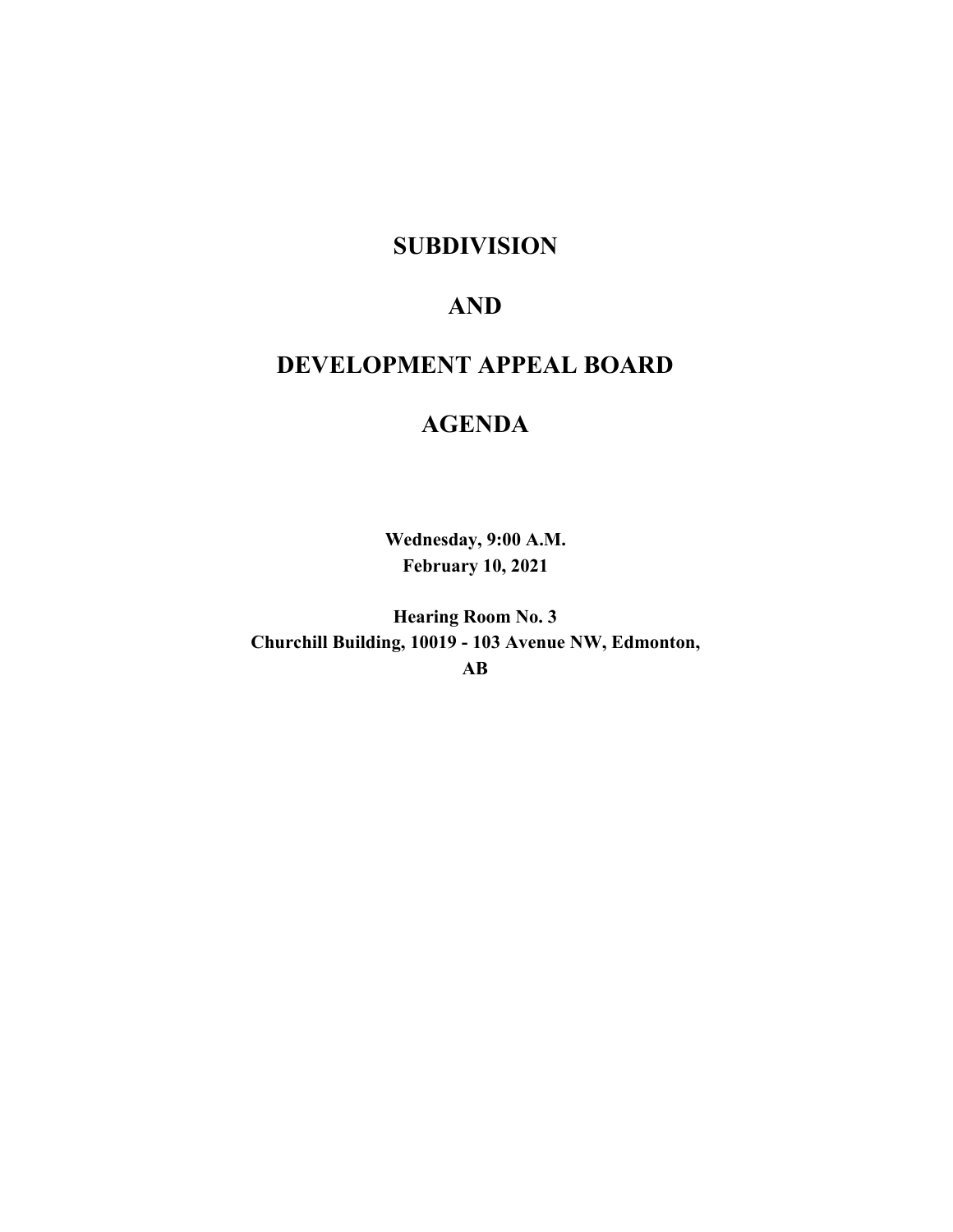## **SUBDIVISION AND DEVELOPMENT APPEAL BOARD HEARING ROOM NO. 3**

|       | Construct exterior alterations and an addition to a<br>Single Detached House (remove metal cladding,<br>install/repair brick facade, addition of a sun room<br>on the west and south facade of the 3rd floor,<br>remove existing staircase and concrete on south<br>facade and fill in all existing doorways on the<br>south facade) |
|-------|--------------------------------------------------------------------------------------------------------------------------------------------------------------------------------------------------------------------------------------------------------------------------------------------------------------------------------------|
|       | 9712 - 111 STREET NW                                                                                                                                                                                                                                                                                                                 |
|       | Project No.: 365666428-002                                                                                                                                                                                                                                                                                                           |
| NOTE: | Unless otherwise stated, all references to "Section numbers" in this Agenda<br>refer to the authority under the Edmonton Zoning Bylaw 12800.                                                                                                                                                                                         |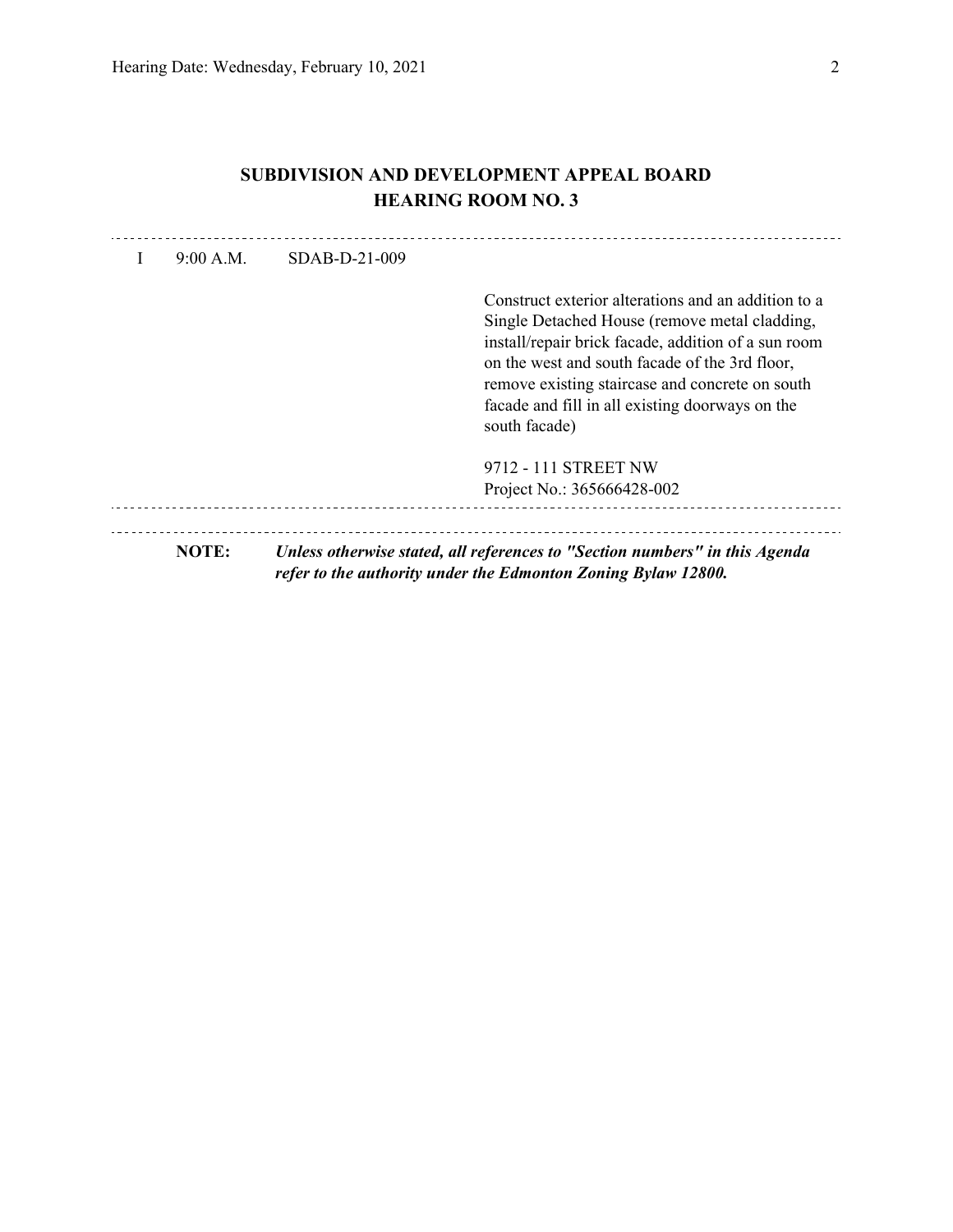## **ITEM I: 9:00 A.M. FILE: SDAB-D-21-009**

| AN APPEAL FROM THE DECISION OF THE DEVELOPMENT OFFICER |                                                                                                                                                                                                                                                                                                                                   |  |  |
|--------------------------------------------------------|-----------------------------------------------------------------------------------------------------------------------------------------------------------------------------------------------------------------------------------------------------------------------------------------------------------------------------------|--|--|
| <b>APPELLANT:</b>                                      |                                                                                                                                                                                                                                                                                                                                   |  |  |
| <b>APPLICATION NO.:</b>                                | 365666428-002                                                                                                                                                                                                                                                                                                                     |  |  |
| <b>APPLICATION TO:</b>                                 | Construct exterior alterations and an addition to a Single<br>Detached House (remove metal cladding, install/repair<br>brick facade, addition of a sun room on the west and south<br>facade of the 3rd floor, remove existing staircase and<br>concrete on south facade and fill in all existing doorways<br>on the south facade) |  |  |
| <b>DECISION OF THE</b><br>DEVELOPMENT AUTHORITY:       | Approved with conditions                                                                                                                                                                                                                                                                                                          |  |  |
| <b>DECISION DATE:</b>                                  | November 9, 2020                                                                                                                                                                                                                                                                                                                  |  |  |
| <b>DATE OF APPEAL:</b>                                 | December 7, 2020                                                                                                                                                                                                                                                                                                                  |  |  |
| NOTIFICATION PERIOD:                                   | November 17, 2020 through December 8, 2020                                                                                                                                                                                                                                                                                        |  |  |
| <b>RESPONDENT:</b>                                     |                                                                                                                                                                                                                                                                                                                                   |  |  |
| MUNICIPAL DESCRIPTION<br>OF SUBJECT PROPERTY:          | 9712 - 111 Street NW                                                                                                                                                                                                                                                                                                              |  |  |
| <b>LEGAL DESCRIPTION:</b>                              | Plan NB Blk 11 Lot 84                                                                                                                                                                                                                                                                                                             |  |  |
| ZONE:                                                  | (DC1) Direct Development Control Provision (Sub Area 6<br>- Area 2 of the Oliver Area Redevelopment Plan                                                                                                                                                                                                                          |  |  |
| <b>OVERLAY:</b>                                        | N/A                                                                                                                                                                                                                                                                                                                               |  |  |
| <b>STATUTORY PLAN:</b>                                 | Oliver Area Redevelopment Plan                                                                                                                                                                                                                                                                                                    |  |  |
|                                                        |                                                                                                                                                                                                                                                                                                                                   |  |  |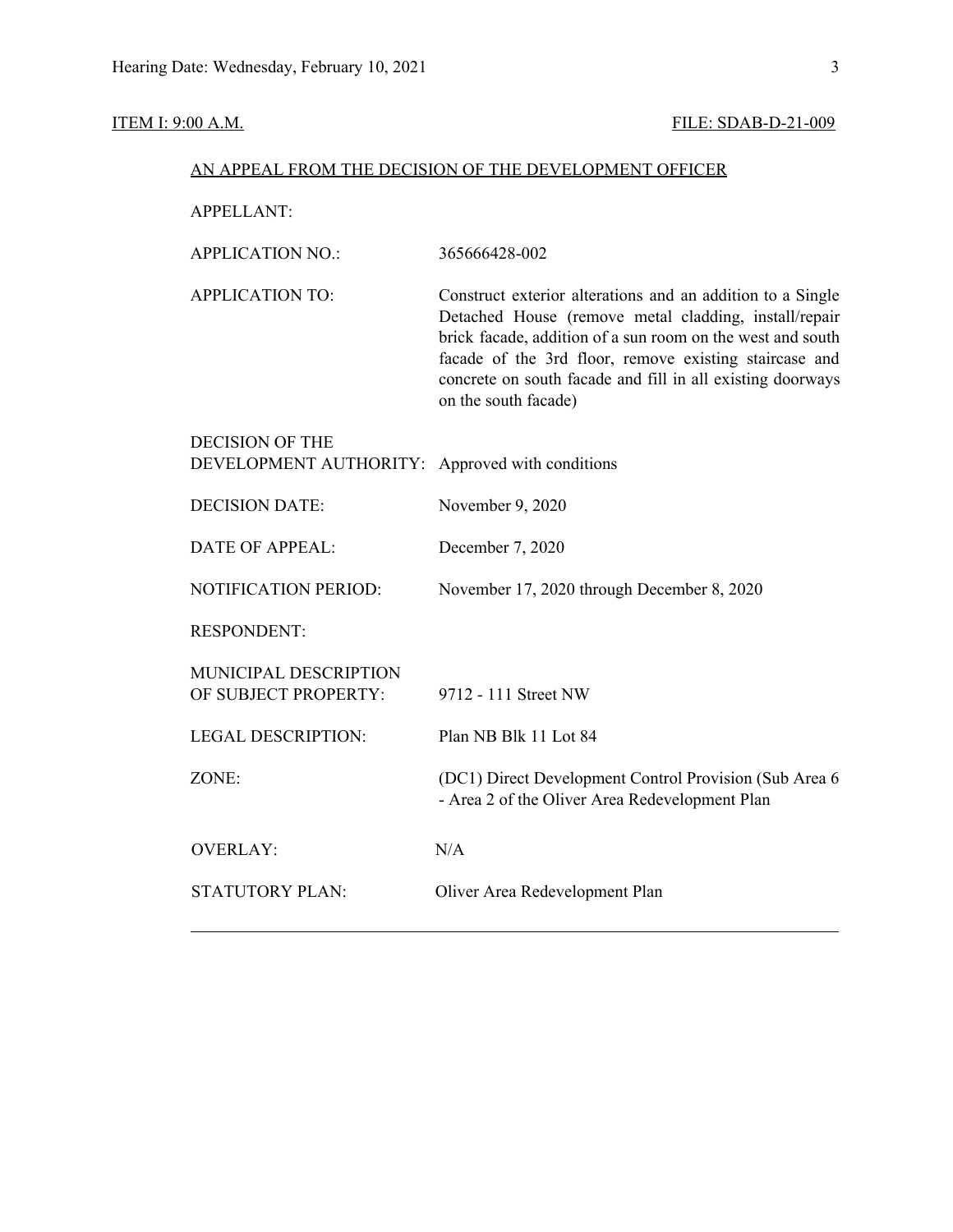#### *Grounds for Appeal*

The Appellant provided the following reasons for appealing the decision of the Development Authority:

Reasons for Appeal:

I am the owner of the property located at 9716 111 Street NW in Edmonton, AB. The property located at 9712 111 Street NW is immediately adjacent to my property. Pursuant to the Development Permit Notice that I received on November 17, 2020, I am appealing the Class B Development Permit approved for the 9712 111 Street NW property. My reasons include but are not limited to the following:

- 1. The proposed exterior alterations and addition to the Single Detached House will require or constitute encroachment onto my 9716 111 Street NW property, including but not limited to:
	- a. any and all exterior alterations to the wall, roof, eaves, and other structures of the 9712 111 Street NW property which currently encroach upon and are located within the boundary of my 9716 111 Street NW property;
	- b. any and all additions, including the proposed sun room on the west and south faade of the 3rd floor (incorrectly denoted as 3rd floor vs. actual 9712 2nd floor) that will upon completion encroach upon and are located within the boundary of my 9716 111 Street NW property; and
	- c. any and all removal of metal cladding which currently encroaches upon and is located within the boundary of my 9716 111 Street NW property.
- 2. There is no encroachment agreement currently in place between myself and the owner of the 9712 111 Street NW property.
- 3. On January 16, 2003, pursuant to the December 14-15,1998 Trial decision (1999 ABQB 84 (CanLII) an Order of the Justice V.W.M. Smith, reviewed by then Chief Justice Allan H.J. Wachowich, a lien was registered on title to the 9712 111 Street NW property and on title to my 9716 111 Street NW property. The lien prevents the owner of either property from unilaterally removing the portions of the 9712 111 Street NW property which encroach upon and are located within the boundary of my 9716 111 Street NW property. The lien remains in place and on title to both properties.
- 4. To date, I have made several requests to the City of Edmonton for further information, including FOIP requests and requests to the Citys Geo-Tech Engineering Department and Planning Department (September 16, 2020; FOIP extension due date from October 16, 2020 to November 16, 2020 due date; FOIP November 16, 2020 due date again extended to December 21, 2020). These requests remain unanswered, excepting for the occasional notice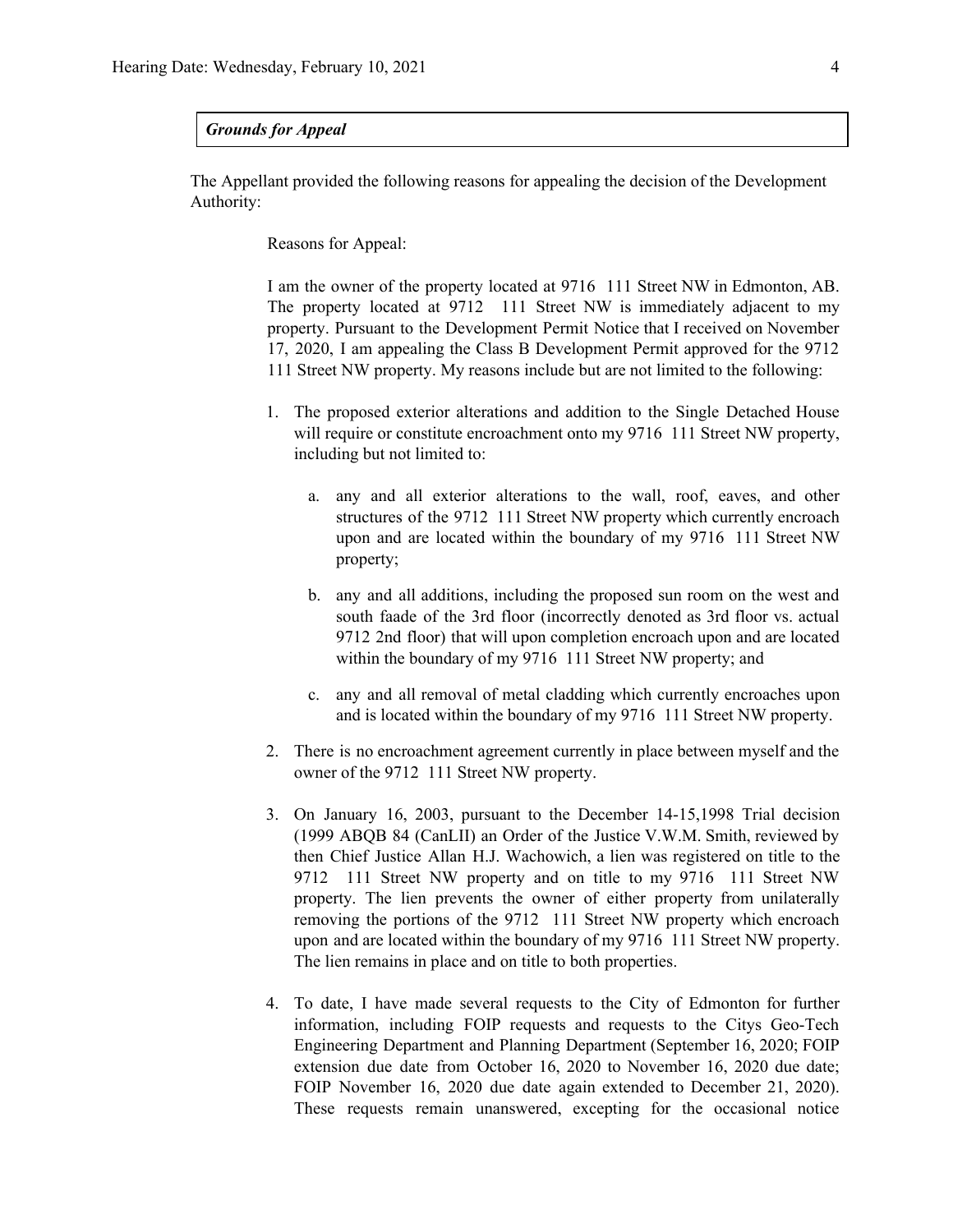advising me that the City has extended its time for providing me with a response.

As a result, I do not yet have access to information that I expect will be relevant and material to this appeal, including but not limited to copies of any and all permits, certificates, plans, drawings, titles, building reports, engineering reports, real property reports, fire and liability insurance documents, agreements, court orders, Compliance & Non-Compliance City of Edmonton Certificates, Real Property Reports and other relevant and material records pertaining to:

- a. the 9712 111 Street NW property;
- b. my 9716 111 Street NW property; and
- c. the boundary line between the 9712 111 Street NW property and my 9716 111 Street NW property.
- d. Non-Conforming (9712) Building This Single Detached House no longer conforms to current zoning rules, which may have changed since it was originally constructed (Section 11.3.3). Material records indicate 9712 was constructed in  $\sim$  1908 vs. 1952 & the City Director of Planning & Zoning advised No Section 11.3.3, per the November 12, 2020 Development Permit Notice bylaw, exists.

#### *General Matters*

**The Subdivision and Development Appeal Board at a hearing on December 9, 2020, made and passed the following motion:**

**"The hearing will be scheduled on January 8, 2021."**

**The Subdivision and Development Appeal Board at a hearing on January 8, 2020, made and passed the following motion (decision dated January 12, 2021):**

**"The hearing will be scheduled on February 10, 2021."**

#### **Appeal Information:**

The *Municipal Government Act*, RSA 2000, c M-26 states the following:

**Definitions 616 In this Part**

**"non-conforming building" means a building**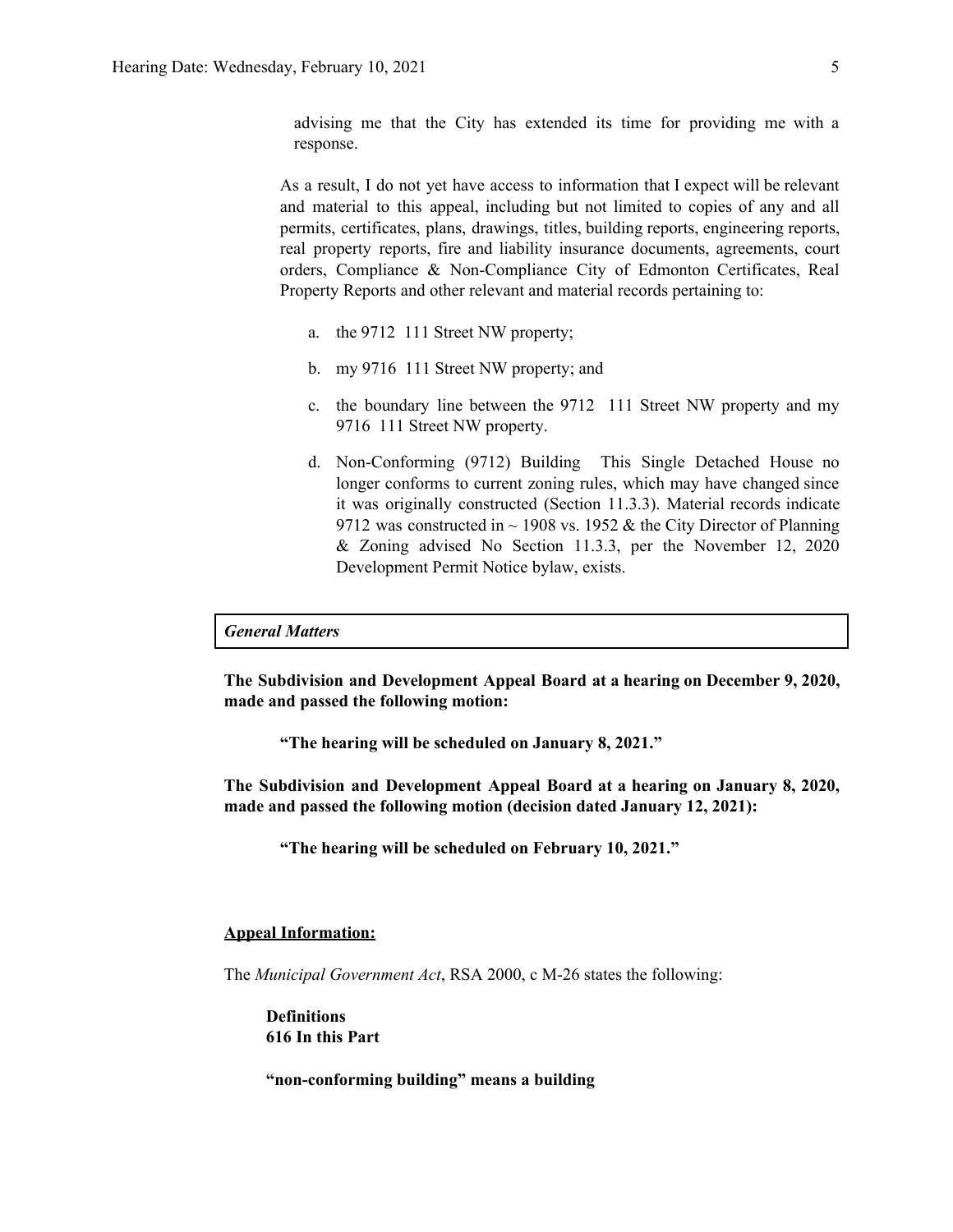(i) that is lawfully constructed or lawfully under construction at the date a land use bylaw affecting the building or the land on which the building is situated becomes effective, and

(ii) that on the date the land use bylaw becomes effective does not, or when constructed will not, comply with the land use bylaw;

#### **Non-conforming use and non-conforming buildings**

**643(1)** If a development permit has been issued on or before the day on which a land use bylaw or a land use amendment bylaw comes into force in a municipality and the bylaw would make the development in respect of which the permit was issued a non-conforming use or non-conforming building, the development permit continues in effect in spite of the coming into force of the bylaw.

**(2)** A non-conforming use of land or a building may be continued but if that use is discontinued for a period of 6 consecutive months or more, any future use of the land or building must conform with the land use bylaw then in effect.

**(3)** A non-conforming use of part of a building may be extended throughout the building but the building, whether or not it is a non-conforming building, may not be enlarged or added to and no structural alterations may be made to it or in it.

**(4)** A non-conforming use of part of a lot may not be extended or transferred in whole or in part to any other part of the lot and no additional buildings may be constructed on the lot while the non-conforming use continues.

**(5)** A non-conforming building may continue to be used but the building may not be enlarged, added to, rebuilt or structurally altered except

(a) to make it a conforming building,

(b) for routine maintenance of the building, if the development authority considers it necessary, or

(c) in accordance with a land use bylaw that provides minor variance powers to the development authority for the purposes of this section.

**(6)** If a non-conforming building is damaged or destroyed to the extent of more than 75% of the value of the building above its foundation, the building may not be repaired or rebuilt except in accordance with the land use bylaw.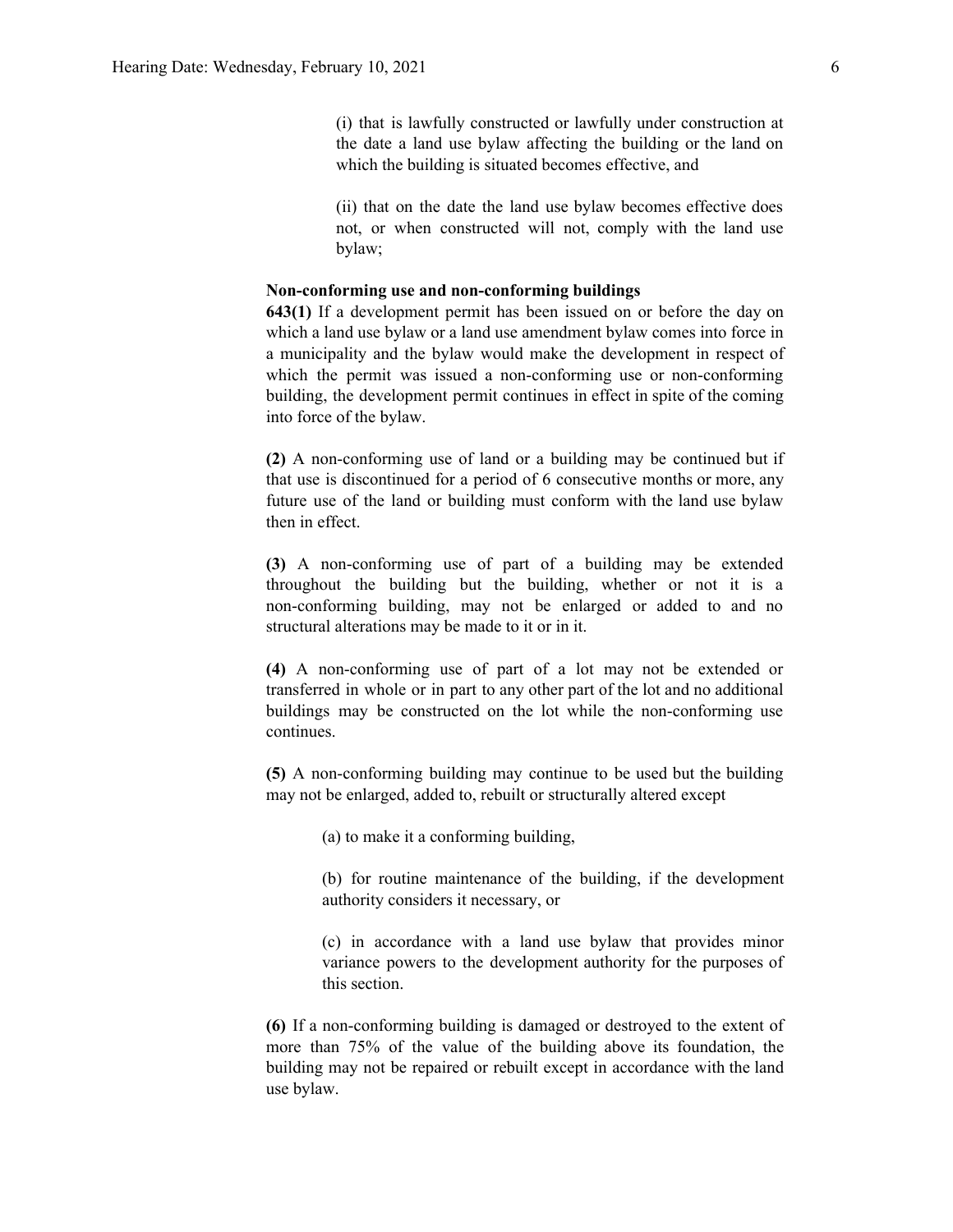#### **Grounds for Appeal**

**685(1)** If a development authority

- (a) fails or refuses to issue a development permit to a person,
- (b) issues a development permit subject to conditions, or
- (c) issues an order under section 645,

the person applying for the permit or affected by the order under section 645 may appeal to the subdivision and development appeal board.

**(2)** In addition to an applicant under subsection (1), any person affected by an order, decision or development permit made or issued by a development authority may appeal to the subdivision and development appeal board.

#### **Appeals**

**686(1)** A development appeal to a subdivision and development appeal board is commenced by filing a notice of the appeal, containing reasons, with the board,

- (a) in the case of an appeal made by a person referred to in section 685(1)
	- (i) with respect to an application for a development permit,
		- (A) within 21 days after the date on which the written decision is given under section 642, or
		- (B) if no decision is made with respect to the application within the 40-day period, or within any extension of that period under section 684, within 21 days after the date the period or extension expires,
		- or
	- (ii) with respect to an order under section 645, within 21 days after the date on which the order is made, or
- (b) in the case of an appeal made by a person referred to in section 685(2), within 21 days after the date on which the notice of the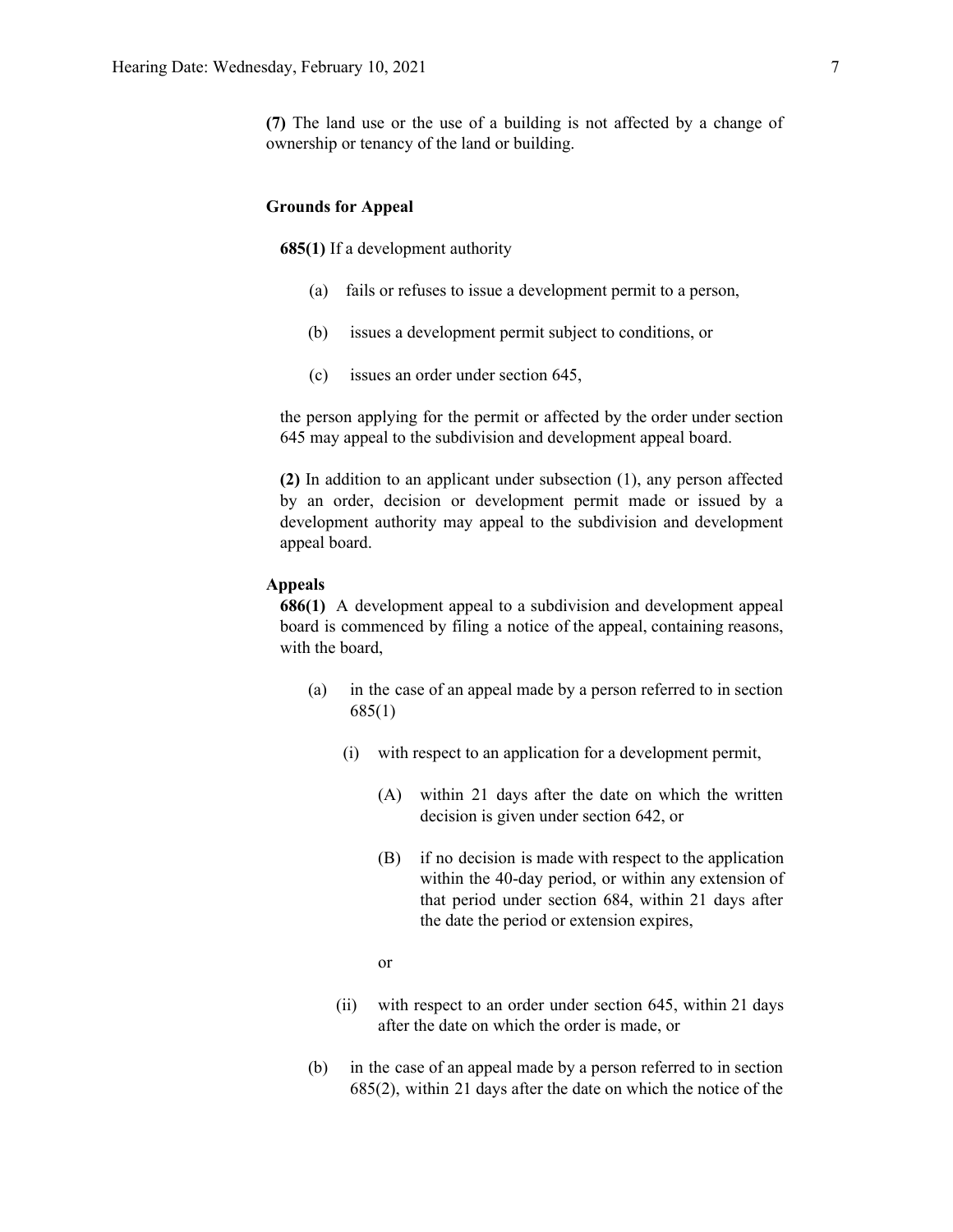issuance of the permit was given in accordance with the land use bylaw.

- **685(4)** Despite subsections (1), (2) and (3), if a decision with respect to a development permit application in respect of a direct control district
	- $(a)$  …
	- (b) is made by a development authority, the appeal is limited to whether the development authority followed the directions of council, and if the subdivision and development appeal board finds that the development authority did not follow the directions it may, in accordance with the directions, substitute its decision for the development authority's decision.

Section 2 of the *Edmonton Zoning Bylaw* concerning Repeal, Enactment and Transition Procedures states the following:

> 2.4 Subject only to the provisions in the Municipal Government Act respecting legal non-conforming Uses and notwithstanding the effect it may have on rights, vested or otherwise, the provisions of this Bylaw govern from the Effective Date onward. In particular, no application for a Development Permit shall be evaluated under the procedural or substantive provisions of the previous Land Use Bylaw after the Effective Date, even if the application was received before the Effective Date.

…

2.6 Any Direct Control Districts that were in effect immediately prior to the Effective date are hereby deemed to continue in full force and effect and are hereby incorporated into Part IV of this Bylaw.

2.7 Unless there is an explicit statement to the contrary in a Direct Control District or Provision, any reference in a Direct Control District or Direct Control Provision to a land use bylaw shall be deemed to be a reference to the land use bylaw that was in effect at the time of the creation of the Direct Control District or Provision.

At the time of the creation of the subject Direct Control Site, the *City of Edmonton Land Use Bylaw 5996* was in effect. An Alberta Court of Appeal decision in *Parkdale-Cromdale Community League Association* v. *Edmonton (City),* 2007 ABCA 309 concluded that section 2.7 of the *Edmonton Zoning Bylaw* only applies if there is an express cross-reference in a Direct Control Bylaw passed before 2001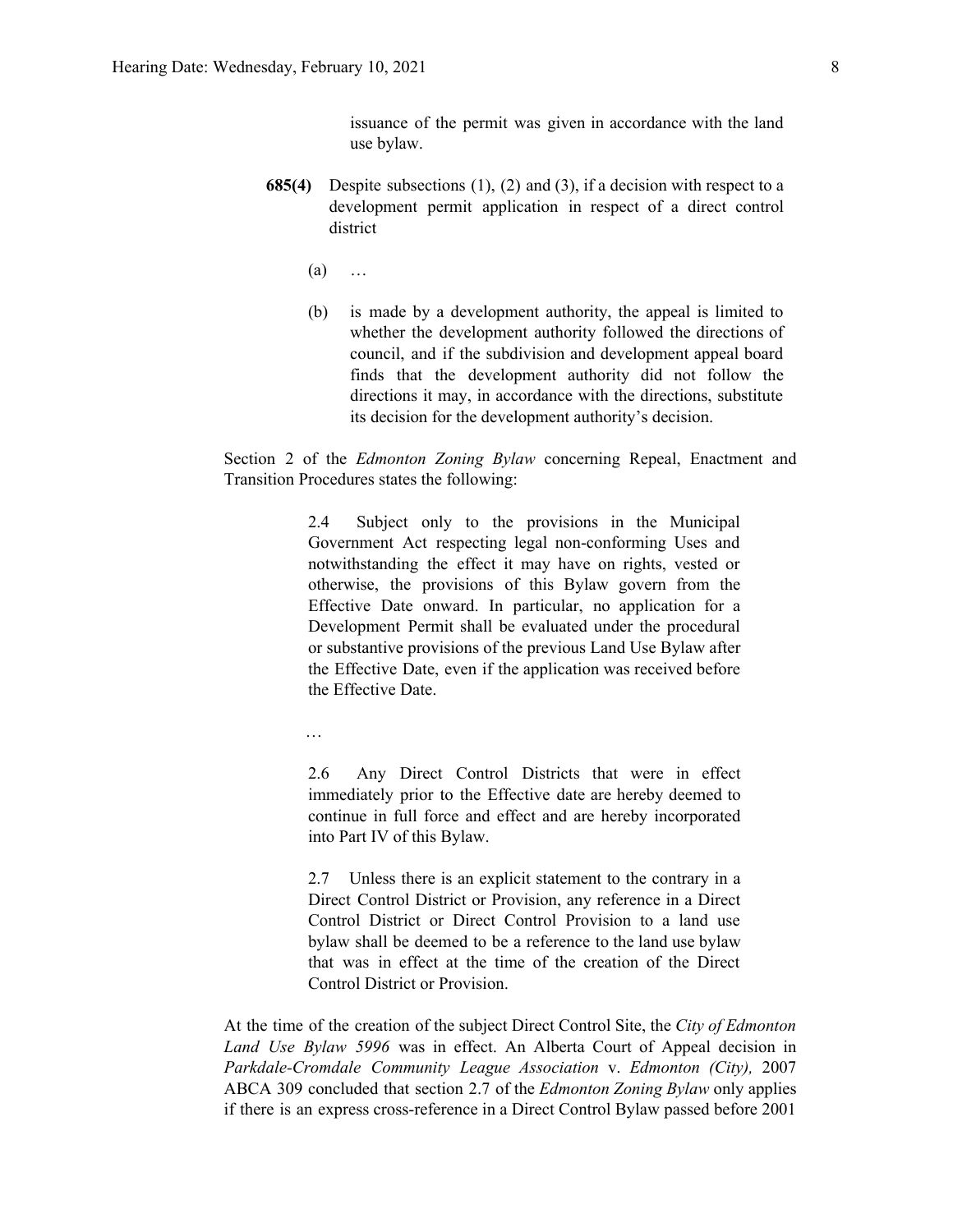to a provision of the old *Land Use Bylaw*. In the absence of an express reference in the Direct Control Bylaw to the *Land Use Bylaw 5996*, it does not prevail over section 2.4 of the *Edmonton Zoning Bylaw.*

### *General Provisions from the (DC1) Direct Development Control Provision (Sub Area 6 - Area 2 of the Oliver Area Redevelopment Plan ("DC1"):*

Under section 15.3.3(xxii), **Single Detached Housing** is a **Listed Use** in the **DC1**.

Section 15.3.2 states that the **Rationale** of the **DC1** is:

To provide for an area that encourages the retention and reuse of existing older residential structures, where such structures are isolated on one or two lots between apartment buildings or non-residential uses. The regulations of this area are intended to provide opportunity for conversion to low intensity commercial uses and to limit the Height of new residential development in order to maximize sunlight penetration and existing sight lines of the river valley.

#### *Non-conforming*

#### **General Provisions from the** *Edmonton Zoning Bylaw:*

Section 11.3(2) states The Development Officer may approve, with or without conditions as a Class B Discretionary Development, an enlargement, alteration or addition to a non-conforming building if the non-conforming building complies with the Uses prescribed for that land in this Bylaw and the proposed development would not, in their opinion:

- 1. unduly interfere with the amenities of the neighbourhood; or
- 2. materially interfere with or affect the use, enjoyment or value of neighbouring properties.

#### **Development Officer's Determination**

**Non-Conforming Building - This Single Detached House no longer conforms to current zoning rules, which may have changed since it was originally constructed (Section 11.3.3).**

**Note: No additional variances are required due to the proposed construction.**

 $\mathcal{L}_\text{max} = \frac{1}{2} \sum_{i=1}^n \mathcal{L}_\text{max} = \frac{1}{2} \sum_{i=1}^n \mathcal{L}_\text{max} = \frac{1}{2} \sum_{i=1}^n \mathcal{L}_\text{max} = \frac{1}{2} \sum_{i=1}^n \mathcal{L}_\text{max} = \frac{1}{2} \sum_{i=1}^n \mathcal{L}_\text{max} = \frac{1}{2} \sum_{i=1}^n \mathcal{L}_\text{max} = \frac{1}{2} \sum_{i=1}^n \mathcal{L}_\text{max} = \frac{1}{2} \sum_{i=$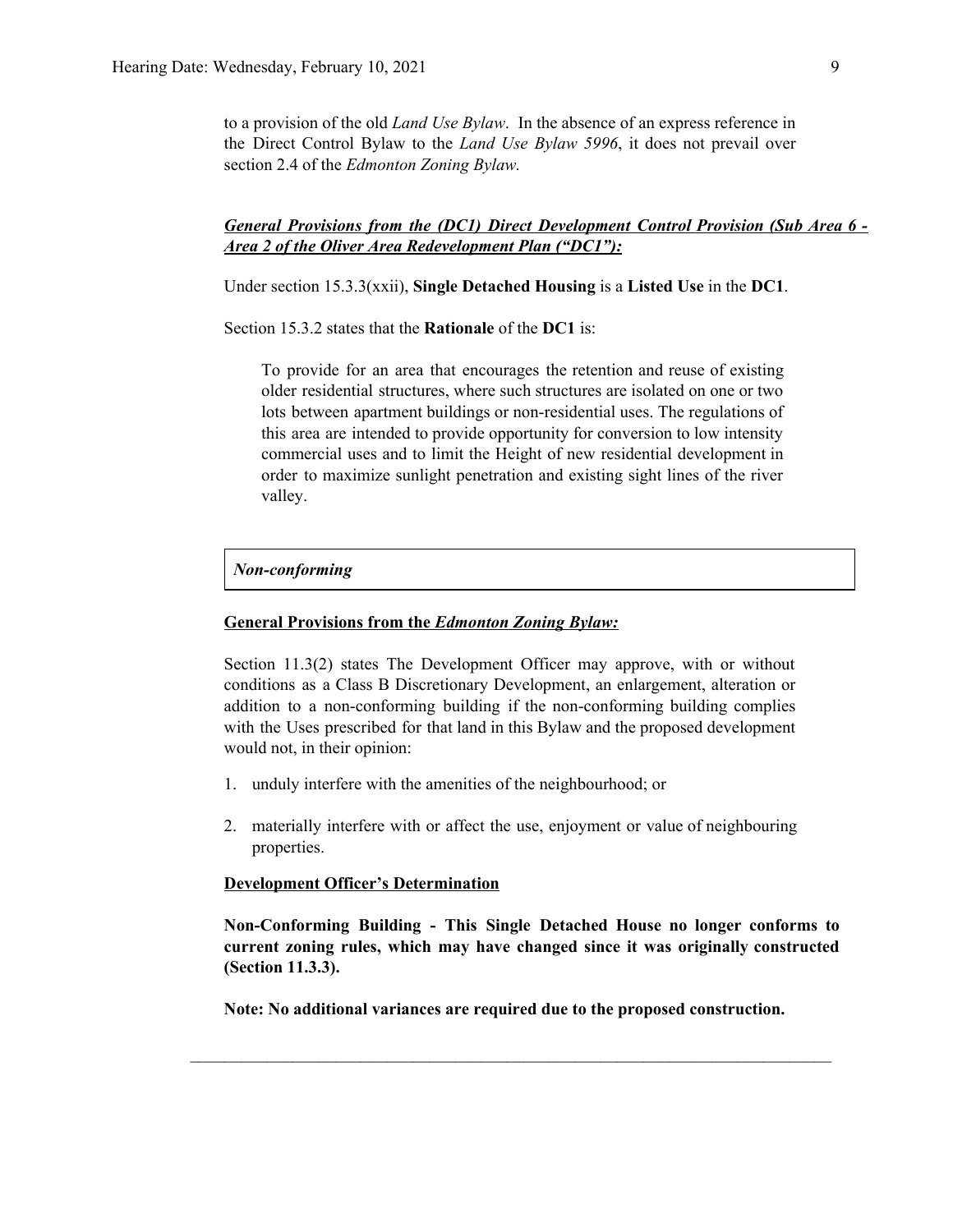## Notice to Applicant/Appellant

Provincial legislation requires that the Subdivision and Development Appeal Board issue its official decision in writing within fifteen days of the conclusion of the hearing.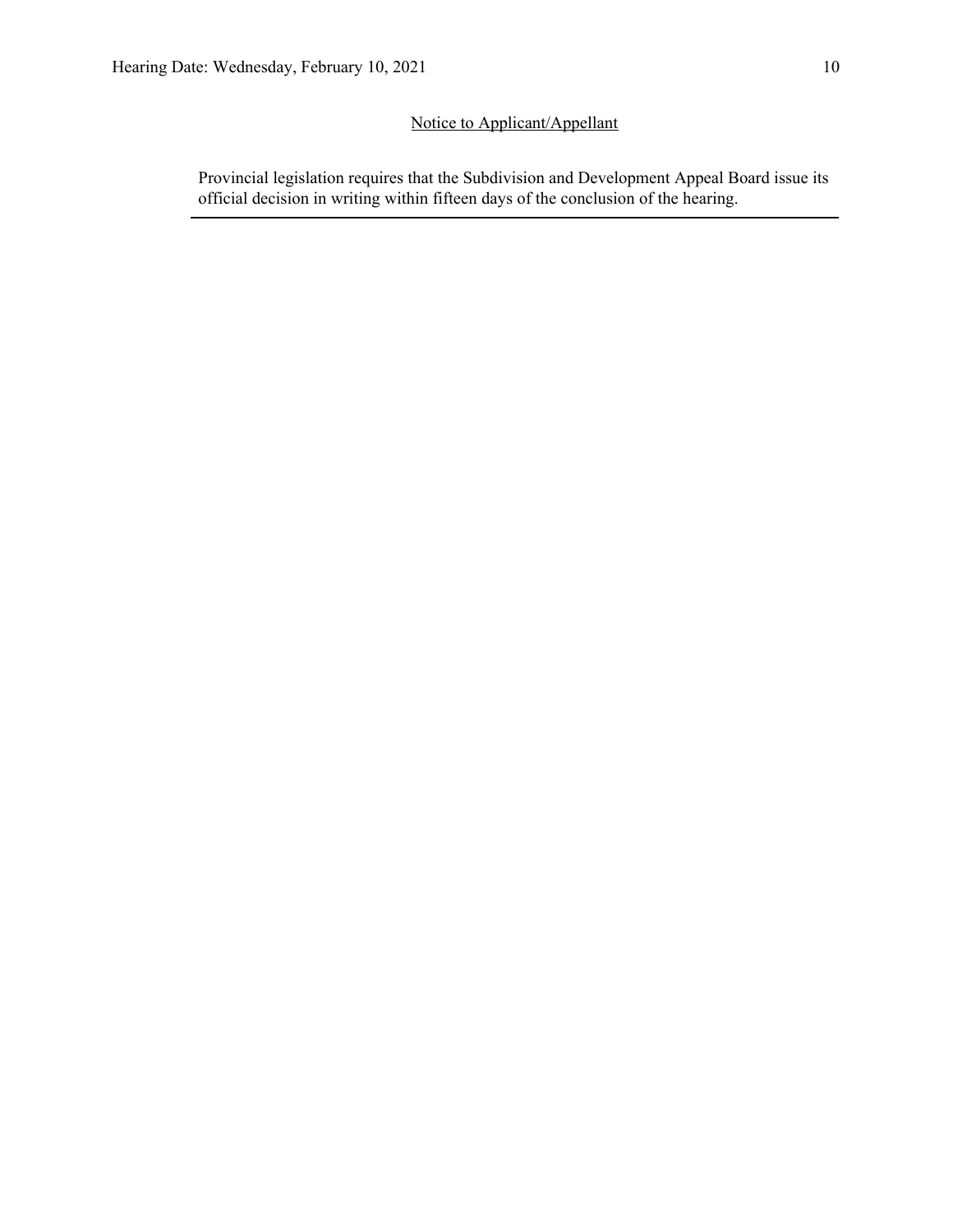| <b>Edmonton</b>                                                                                                                                                                  | Project Number: 365666428-002<br><b>Application Date:</b><br>JUN 22, 2020<br>Printed:<br>November 9, 2020 at 10:56 AM<br>Page:<br>1 of 3    |  |  |  |  |  |  |  |
|----------------------------------------------------------------------------------------------------------------------------------------------------------------------------------|---------------------------------------------------------------------------------------------------------------------------------------------|--|--|--|--|--|--|--|
| <b>Alterations Permit</b>                                                                                                                                                        |                                                                                                                                             |  |  |  |  |  |  |  |
| the limitations and conditions of this permit, of the Edmonton Zoning Bylaw 12800 as amended.                                                                                    | This document is a record of a Development Permit application, and a record of the decision for the undertaking described below, subject to |  |  |  |  |  |  |  |
| <b>Applicant</b>                                                                                                                                                                 | Property Address(es) and Legal Description(s)                                                                                               |  |  |  |  |  |  |  |
|                                                                                                                                                                                  | 9712 - 111 STREET NW<br>Plan NB Blk 11 Lot 84<br><b>Location(s) of Work</b>                                                                 |  |  |  |  |  |  |  |
|                                                                                                                                                                                  |                                                                                                                                             |  |  |  |  |  |  |  |
|                                                                                                                                                                                  | 9712 - 111 STREET NW<br>Suite:                                                                                                              |  |  |  |  |  |  |  |
|                                                                                                                                                                                  | Entryway: 9712 - 111 STREET NW                                                                                                              |  |  |  |  |  |  |  |
|                                                                                                                                                                                  | Building: 9712 - 111 STREET NW                                                                                                              |  |  |  |  |  |  |  |
| <b>Scope of Permit</b>                                                                                                                                                           |                                                                                                                                             |  |  |  |  |  |  |  |
| To construct exterior alterations and an addition to a Single Detached House (remove metal cladding, install/repair brick facade,<br>all existing doorways on the south facade). | addition of a sun room on the west and south facade of the 3rd floor, remove existing staircase and concrete on south facade and fill in    |  |  |  |  |  |  |  |
| <b>Permit Details</b>                                                                                                                                                            |                                                                                                                                             |  |  |  |  |  |  |  |
| <b>Class Of Permit: Class B</b>                                                                                                                                                  |                                                                                                                                             |  |  |  |  |  |  |  |
| Stat. Plan Overlay/Annex Area: Mature Neighbourhood<br>Overlay                                                                                                                   | Site Area (1q. m.): 469.77                                                                                                                  |  |  |  |  |  |  |  |
| <b>Development Permit Decision</b>                                                                                                                                               |                                                                                                                                             |  |  |  |  |  |  |  |
| Approved                                                                                                                                                                         |                                                                                                                                             |  |  |  |  |  |  |  |
| Issue Date: Nov 09, 2020 Development Authority: LANGILLE, BRANDON                                                                                                                |                                                                                                                                             |  |  |  |  |  |  |  |
|                                                                                                                                                                                  |                                                                                                                                             |  |  |  |  |  |  |  |
|                                                                                                                                                                                  |                                                                                                                                             |  |  |  |  |  |  |  |
|                                                                                                                                                                                  |                                                                                                                                             |  |  |  |  |  |  |  |
|                                                                                                                                                                                  |                                                                                                                                             |  |  |  |  |  |  |  |
|                                                                                                                                                                                  |                                                                                                                                             |  |  |  |  |  |  |  |
|                                                                                                                                                                                  |                                                                                                                                             |  |  |  |  |  |  |  |
|                                                                                                                                                                                  |                                                                                                                                             |  |  |  |  |  |  |  |
|                                                                                                                                                                                  |                                                                                                                                             |  |  |  |  |  |  |  |
|                                                                                                                                                                                  |                                                                                                                                             |  |  |  |  |  |  |  |
|                                                                                                                                                                                  |                                                                                                                                             |  |  |  |  |  |  |  |
|                                                                                                                                                                                  |                                                                                                                                             |  |  |  |  |  |  |  |
|                                                                                                                                                                                  |                                                                                                                                             |  |  |  |  |  |  |  |
|                                                                                                                                                                                  |                                                                                                                                             |  |  |  |  |  |  |  |
|                                                                                                                                                                                  |                                                                                                                                             |  |  |  |  |  |  |  |
|                                                                                                                                                                                  |                                                                                                                                             |  |  |  |  |  |  |  |
|                                                                                                                                                                                  |                                                                                                                                             |  |  |  |  |  |  |  |
|                                                                                                                                                                                  |                                                                                                                                             |  |  |  |  |  |  |  |
|                                                                                                                                                                                  |                                                                                                                                             |  |  |  |  |  |  |  |
|                                                                                                                                                                                  |                                                                                                                                             |  |  |  |  |  |  |  |
|                                                                                                                                                                                  |                                                                                                                                             |  |  |  |  |  |  |  |
|                                                                                                                                                                                  |                                                                                                                                             |  |  |  |  |  |  |  |
|                                                                                                                                                                                  |                                                                                                                                             |  |  |  |  |  |  |  |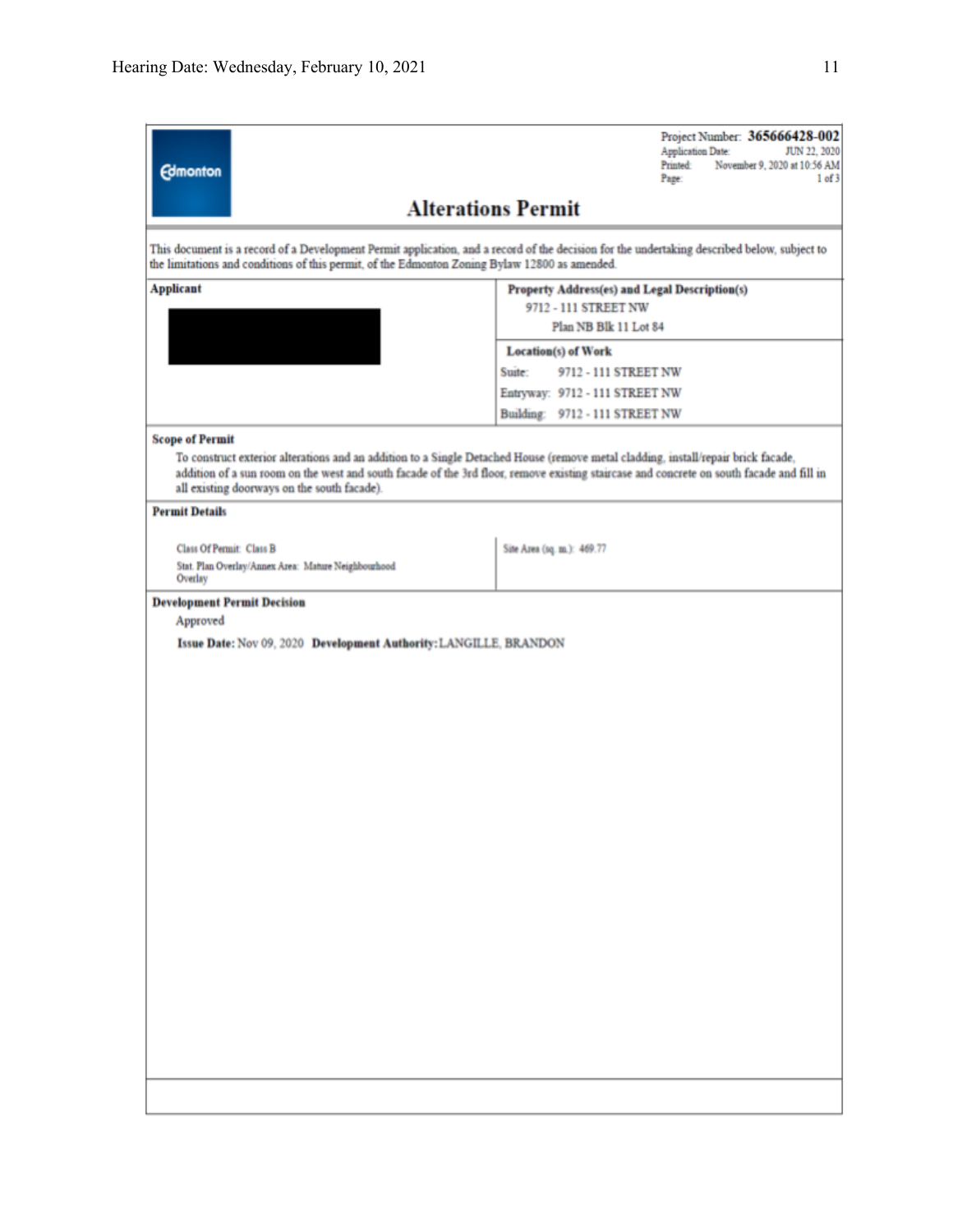| <b>Edmonton</b>                 |                                                                                                                                                                                                                                                                                                                                                                                                                               | Project Number: 365666428-002<br>JUN 22, 2020<br><b>Application Date:</b><br>Printed:<br>November 9, 2020 at 10:56 AM<br>$2$ of $3$<br>Page: |  |  |  |  |
|---------------------------------|-------------------------------------------------------------------------------------------------------------------------------------------------------------------------------------------------------------------------------------------------------------------------------------------------------------------------------------------------------------------------------------------------------------------------------|----------------------------------------------------------------------------------------------------------------------------------------------|--|--|--|--|
|                                 | <b>Alterations Permit</b>                                                                                                                                                                                                                                                                                                                                                                                                     |                                                                                                                                              |  |  |  |  |
|                                 | <b>Subject to the Following Conditions</b>                                                                                                                                                                                                                                                                                                                                                                                    |                                                                                                                                              |  |  |  |  |
|                                 | This Development Permit is NOT valid until the Notification Period expires in accordance to Section 21 (Section 17.1).                                                                                                                                                                                                                                                                                                        |                                                                                                                                              |  |  |  |  |
|                                 | This Development Permit authorizes the development of exterior alterations and an addition to a Single Detached House (remove<br>metal cladding, install/repair brick facade, addition of a sun room on the west and south facade of the 3rd floor, remove existing<br>staircase and concrete on south facade and fill in all existing doorways on the south facade).                                                         |                                                                                                                                              |  |  |  |  |
|                                 | The development shall be constructed in accordance with the stamped and approved drawings.                                                                                                                                                                                                                                                                                                                                    |                                                                                                                                              |  |  |  |  |
|                                 | Immediately upon completion of the exterior alterations, the site shall be cleared of all debris.                                                                                                                                                                                                                                                                                                                             |                                                                                                                                              |  |  |  |  |
|                                 | As far as reasonably practicable, the design and use of exterior finishing materials used shall be similar to, or better than, the<br>standard of surrounding development (Section 57.3.1).                                                                                                                                                                                                                                   |                                                                                                                                              |  |  |  |  |
|                                 | The existing staircase on the south facade shall be removed.                                                                                                                                                                                                                                                                                                                                                                  |                                                                                                                                              |  |  |  |  |
|                                 | The existing doorways on the south facade of the structure shall be removed and filled-in in accordance with the stamped and<br>approved drawings.                                                                                                                                                                                                                                                                            |                                                                                                                                              |  |  |  |  |
| for review.                     | Any future development that will encroach on City land will require a separate permit and shall be circulated to City Administration                                                                                                                                                                                                                                                                                          |                                                                                                                                              |  |  |  |  |
|                                 | DEVELOPMENT ADVISEMENTS:                                                                                                                                                                                                                                                                                                                                                                                                      |                                                                                                                                              |  |  |  |  |
|                                 | An approved Development Permit means that the proposed development has been reviewed against the provisions of this bylaw. It<br>does not remove obligations to conform with other legislation, bylaws or land title instruments including, but not limited to, the<br>Municipal Government Act, the Safety Codes Act or any caveats, restrictive covenants or easements that might be attached to the<br>Site (Section 5.2). |                                                                                                                                              |  |  |  |  |
|                                 | Any proposed change from the original approved drawings is subject to a revision/re-examination fee. The fee will be determined<br>by the reviewing officer based on the scope of the request and in accordance with current fee schedules. A review fee may be<br>collected for each change request.                                                                                                                         |                                                                                                                                              |  |  |  |  |
|                                 | Unless otherwise stated, all above references to section numbers refer to the authority under the Edmonton Zoning Bylaw 12800.                                                                                                                                                                                                                                                                                                |                                                                                                                                              |  |  |  |  |
|                                 | <b>OPEN SPACE STRATEGY / PARKS ADVISEMENTS:</b>                                                                                                                                                                                                                                                                                                                                                                               |                                                                                                                                              |  |  |  |  |
|                                 | The existing encroachment agreement to accommodate a 0.66 feet encroachment on parkland will remain valid until such time as<br>this property is redeveloped. Should parkland be required to access the property in support of future maintenance or construction<br>activities, the property owner will be required to apply for a Right of Entry Agreement prior to entering City land.                                     |                                                                                                                                              |  |  |  |  |
| <b>Variances</b>                |                                                                                                                                                                                                                                                                                                                                                                                                                               |                                                                                                                                              |  |  |  |  |
|                                 | Non-Conforming Building - This Single Detached House no longer conforms to current zoning rules, which may have changed<br>since it was originally constructed (Section 11.3.3).                                                                                                                                                                                                                                              |                                                                                                                                              |  |  |  |  |
|                                 | Note: No additional variances are required due to the proposed construction.                                                                                                                                                                                                                                                                                                                                                  |                                                                                                                                              |  |  |  |  |
| <b>Rights of Appeal</b>         |                                                                                                                                                                                                                                                                                                                                                                                                                               |                                                                                                                                              |  |  |  |  |
|                                 | This approval is subject to the right of appeal as outlined in Chapter 24, Section 683 through 689 of the Municipal Government<br>Amendment Act.                                                                                                                                                                                                                                                                              |                                                                                                                                              |  |  |  |  |
| <b>Building Permit Decision</b> | No decision has yet been made.                                                                                                                                                                                                                                                                                                                                                                                                |                                                                                                                                              |  |  |  |  |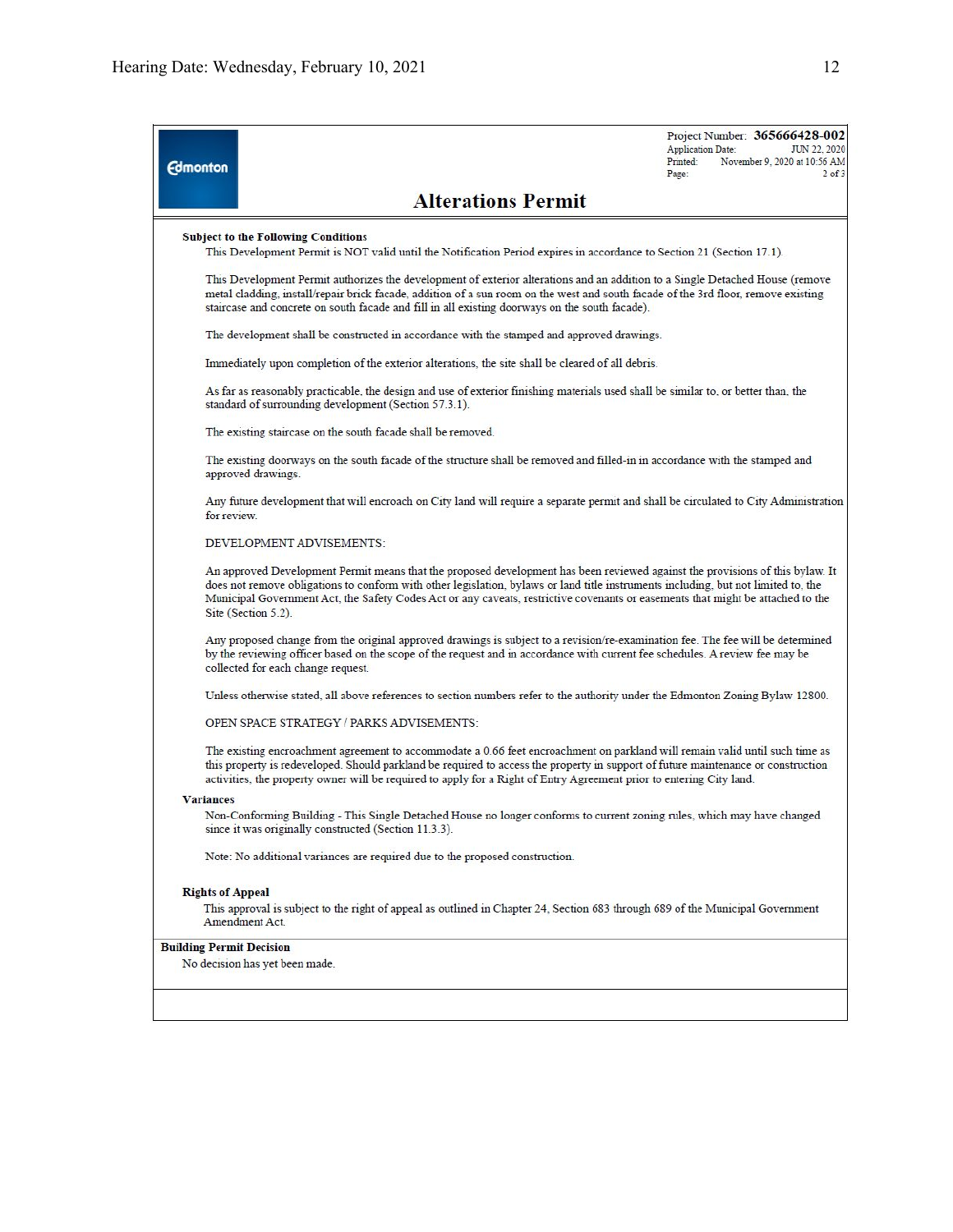|                                                    |                   |                    |                 | <b>Application Date:</b><br><b>JUN 22, 2020</b><br>Printed:<br>November 9, 2020 at 10:56 AM<br>$3$ of $3$<br>Page: |  |  |  |  |  |  |  |
|----------------------------------------------------|-------------------|--------------------|-----------------|--------------------------------------------------------------------------------------------------------------------|--|--|--|--|--|--|--|
| <b>Alterations Permit</b>                          |                   |                    |                 |                                                                                                                    |  |  |  |  |  |  |  |
| Fees                                               |                   |                    |                 |                                                                                                                    |  |  |  |  |  |  |  |
|                                                    | <b>Fee Amount</b> | <b>Amount Paid</b> | Receipt#        | <b>Date Paid</b>                                                                                                   |  |  |  |  |  |  |  |
| Safety Codes Fee                                   | \$11.04           | \$11.04            | 96988803341G001 | Jun 22, 2020                                                                                                       |  |  |  |  |  |  |  |
| Development Application Fee                        | \$176.00          | \$176.00           | 96988803341G001 | Jun 22, 2020                                                                                                       |  |  |  |  |  |  |  |
| <b>Building Permit Fee (Construction</b><br>Value) | \$276.00          | \$276.00           | 96988803341G001 | Jun 22, 2020                                                                                                       |  |  |  |  |  |  |  |
| Total GST Amount:                                  | \$0.00            |                    |                 |                                                                                                                    |  |  |  |  |  |  |  |
| <b>Totals for Permit:</b>                          | \$463.04          | \$463.04           |                 |                                                                                                                    |  |  |  |  |  |  |  |
|                                                    |                   |                    |                 |                                                                                                                    |  |  |  |  |  |  |  |